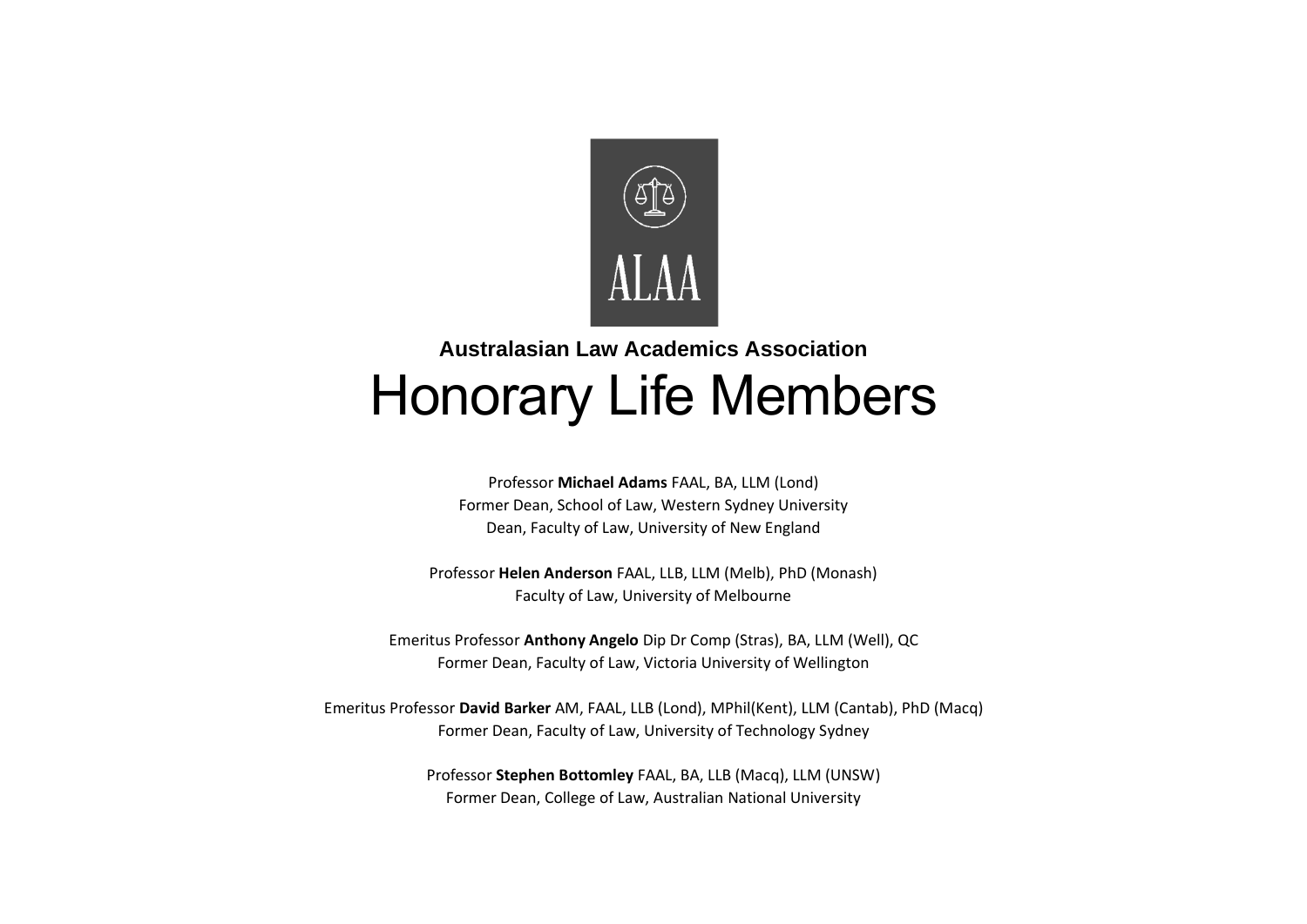## Rt Hon Dame **Quentin Bryce** AD CVO FAAL, BA (Qld) Hon, LLD (Macq), Hon Dlitt (Charles Sturt), Hon DUniv (Griffith), Hon DUniv (QUT), Hon DUniv (JCU), Hon LLD (QLD), Hon LLD (Syd), Hon LLD (Melb), Hon DLit (UWS) Former Governor-General of Australia Former Governor of Queensland

Professor **Ian D Campbell** LLM (NZ), LLD (VUW) Emeritus Professor of English and New Zealand Law Former Dean of the Faculty of Law, Deputy Vice-Chancellor, Victoria University of Wellington

> Professor **Terry Carney** LLB (Hons), DipCrim (Melb), PhD (Mon) Professor of Law University of Sydney

His Excellency The Right Honorary Sir **Zelman Cowen** AK GCMG, GC VD, KSJ, QC BA (Hons), LLB LLM (Melb) BCL, MA DCL (Oxon), Honorary LLD (Hong Kong, Queensland, Melbourne, Western Australia, Turin (Italy)), Honorary Dlitt (New England, Sydney), Honorary DHL (Hebrew Union College - Jewish Institution of Religion, Cincinnati), Honorary DUniv Newcastle, Provost of Oriel College, Oxford,

> Former Governor-General of Australia Emeritus Professor of Public Law Former Dean of the Faculty of Law, University of Melbourne Former Vice-Chancellor, University of New England Former Vice-Chancellor, University of Queensland

> > The Right Hon Lord **Tom Denning** Former Master of the Rolls

Rt Hon Dame **Sian Elias** GNZM FAAL, LLB (Auck) Former Chief Justice, Supreme Court of New Zealand

Professor **Harold A J Ford** LLM (Melb) SJD (Harvard)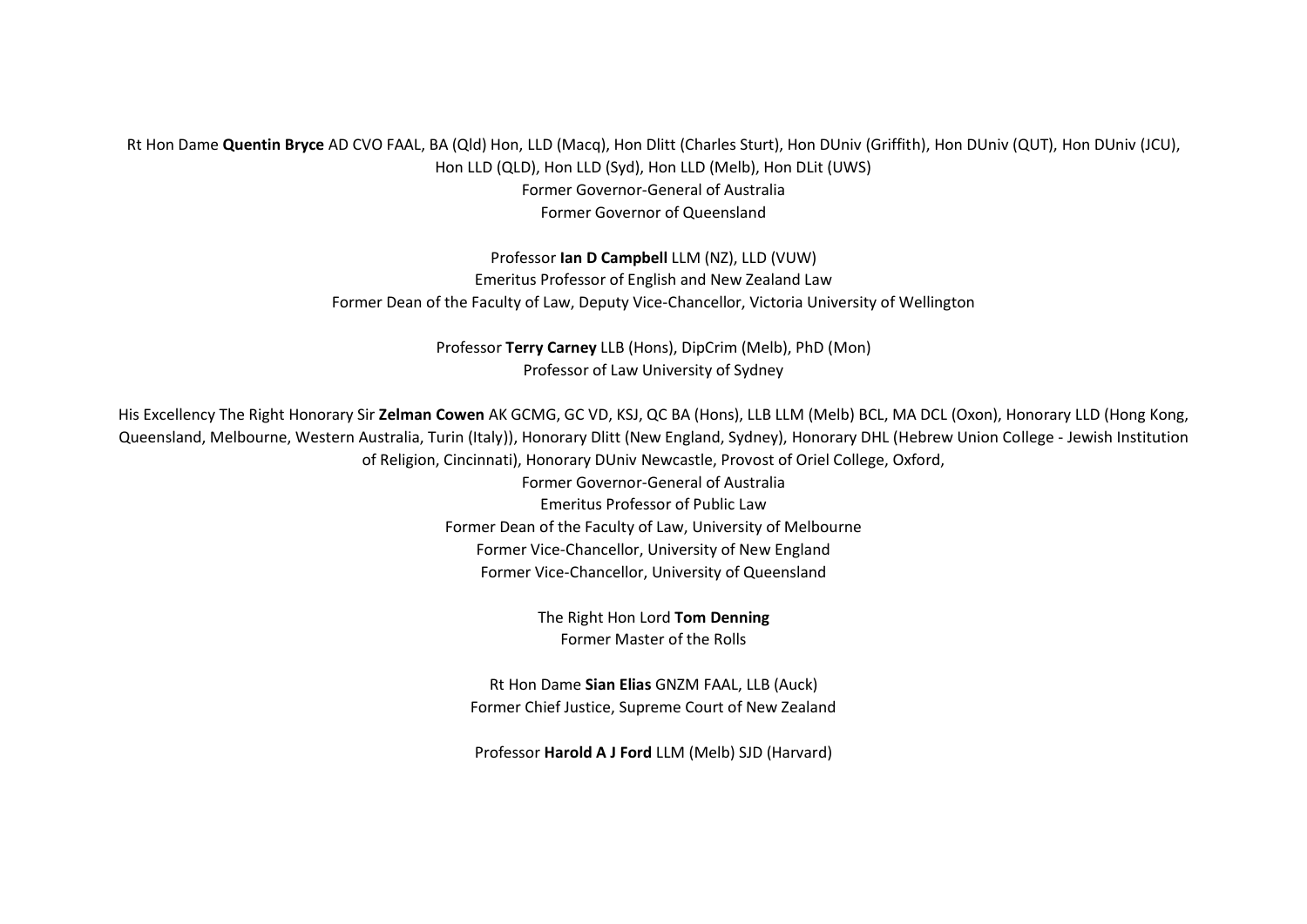Former Dean, University of Melbourne Former Dean, Australian National University

Hon **Robert French** AC FAAL, BSc, LLB (WA), Hon LLD (ECU) Former Chief Justice, High Court of Australia

Professor **David Harland** BA 1960, LLB 1963 (Sydney), BCL 1965 (Oxf) Challis Professor, University of Sydney

> Dr **John Hopkins** BA (Strathclyde), PhD (Sheffield) College of Business and Law, University of Canterbury

Professor **Horst Klaus Lucke** Dr Jur (Cologne), MCJ (NY) LLB (Adel) Professor of Law, University of Adelaide

Professor **Rosalind Mason** FAAL, BA, LLB (Qld), LLM, PhD (Syd) Former Head School of Law, Faculty of Law, Queensland University of Technology

> Dist. Professor of Law **Carl Monk** BA (Oklahoma) JD (Howard) Past Executive Director, Association of America Law Schools School of Law, Washburn University

Professor **Peter Gerard Nash** LLB (Hons) (Melb), LLM (Tas) Former Professor and Dean, University Papua New Guinea Henry Bournes Higgins Professor of Law and Dean of Law, Monash University

Rt Hon Sir **Geoffrey Palmer** KCMG, AC, QC, PC, BA LLB (Victoria), JD (Chicago) Former Prime Minister of New Zealand Former Professor, Faculty of Law, University of Victoria, Wellington

Professor **Douglas J Payne** LLB (Lond), MA (Oxon)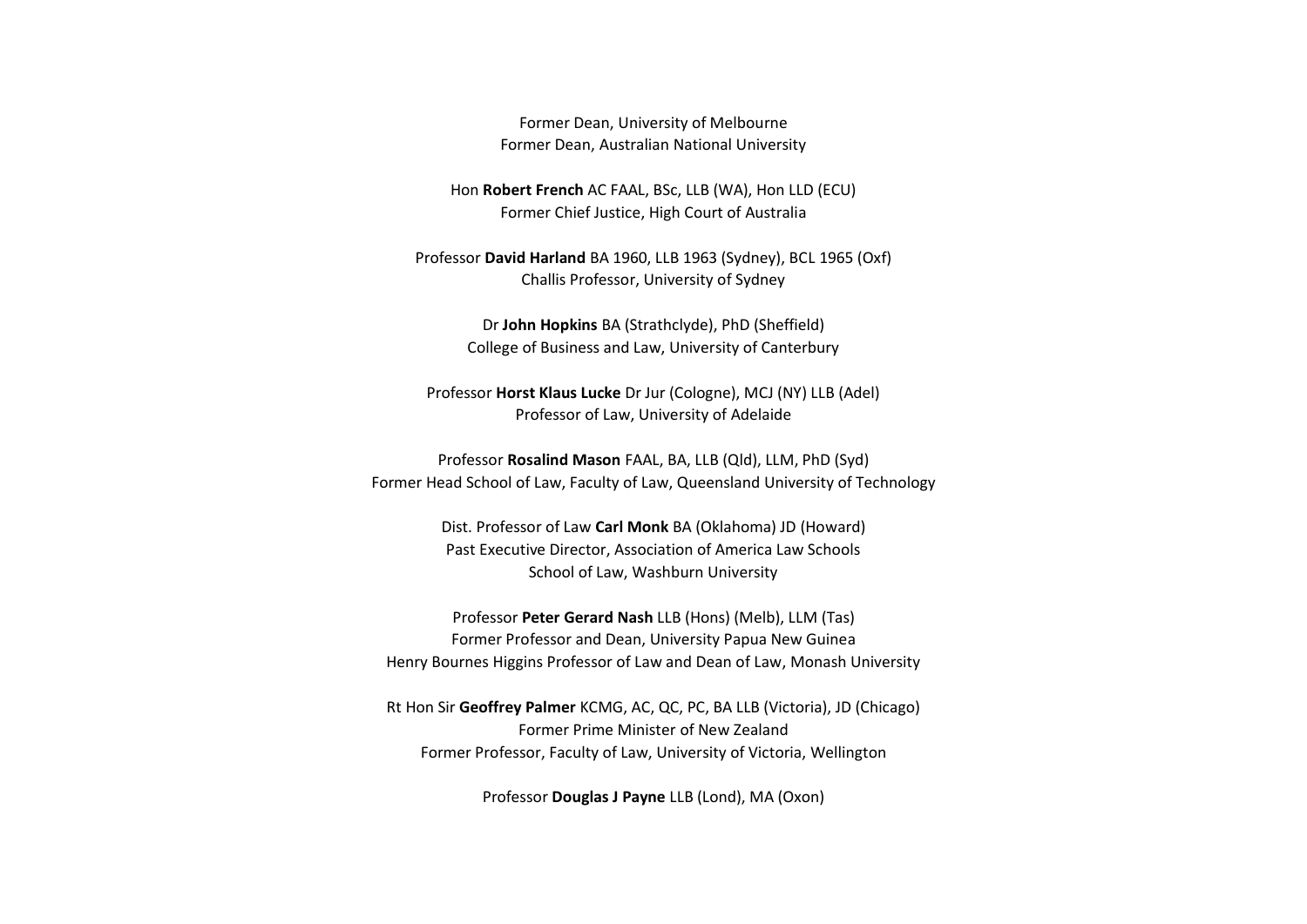Professor of Law, University of Western Australia Former All Souls Reader in English Law in Oxford

Professor **Dale Pinto** FAAL, BBus (Curtin), PhD (Melb) Former Head, School of Taxation, Curtin University

Associate Professor **Guy Powles** BA, LLB, LLM (Well), PhD (ANU) Faculty of Law, Monash University

Emeritus Professor **Jack E Richardson** LLB, LLM (Melb), LLM (McGill) Former Robert Garran Professor of Law, Dean of the Faculty of Law, Australian National University Commonwealth Ombudsman

The Right Honorary Mr Justice **Ivor L M Richardson** LLB (NZ) LLM, SJD (Michigan) Former Professor Law and Dean of the Faculty of Law, University of Wellington Victoria Judge of the Court of Appeal, New Zealand

Professor **Derek Roebuck** MA (Oxon) M Com (Wellington) Head of Research, Amnesty International Former Professor of Law and Dean of the Faculty of Law, University of Tasmania

Professor **Geoffrey Sawer** BA, LLM (Melb) Emeritus Professor, former Pro-Vice-Chancellor, former Dean, Research School of Social Sciences, Australian National University

> Associate Professor **Alex Sims** MComLaw (Auck) Department of Commercial Law, University of Auckland

Professor **Kenneth C T Sutton** BA, LLB, LLM (Hons) (NZ), PhD (Melb) LLD (Qld) Former Professor and Dean, University of Queensland Former Dean of Faculty of Law and Foundation Professor, James Cook University